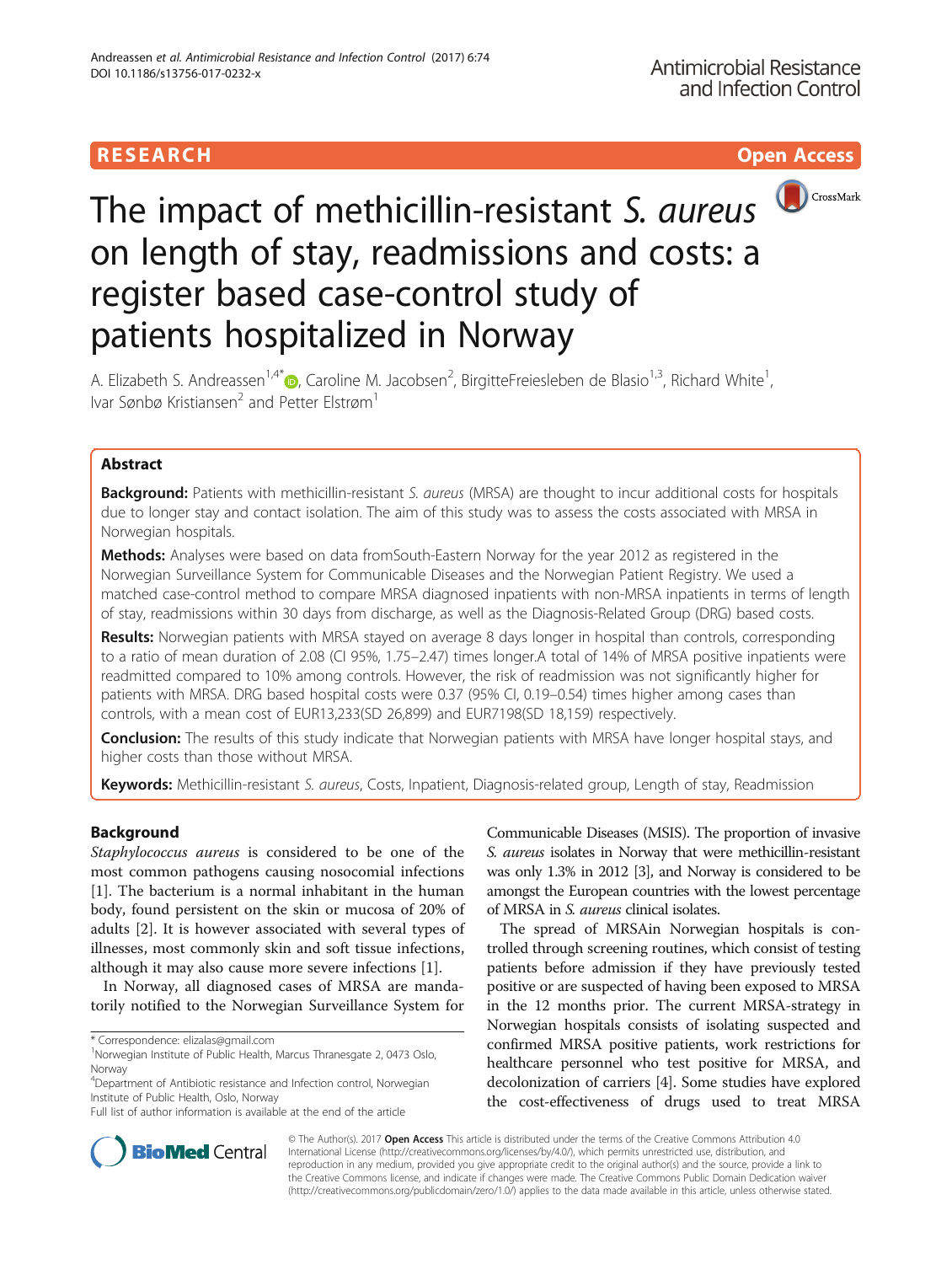<span id="page-1-0"></span>infections and costs related to MRSA screening in Norway [[5, 6\]](#page-6-0).To our best knowledge, there are currently no studies estimating the economic impact of MRSA positive patients based on LOS, readmissions or DRG costs in Norwegian hospitals.

The aim of our study was to estimate the resource use associated with MRSA in Norwegian hospitals in terms of length of stay, readmissions within 30 days and DRGbased costs, in order to provide a better knowledge base for infection prevention strategies.

## Methods

This was a register-based matched case-control study with patients admitted to hospital during the year 2012.

We used data from the South-Eastern Norway health region for the period January 1 to December 31, 2012, provided by the Norwegian Patient Registry (NPR) and

the Norwegian Surveillance System for Communicable Diseases (MSIS). This region represents approximately 56% of the Norwegian population, including the capital city of Oslo, and comprises 18 hospitals. Using the unique national identification number assigned to each Norwegian citizen, information from both the NPR and MSIS databases could be linked in order to extract the MRSA status of inpatients that had been tested for MRSA. Patients who have undergone screening because they met at least one of the screening criteria, but had a negative MRSA-test, are not registered in MSIS. Ethical approval was obtained from the South-Eastern Regional Committee for Medical and Health Research Ethics (REC): 2013/1004/REK.

The dataset included individual patients, at all levels of care (inpatient, outpatient, day patient), aggregated by episode of care. We identified inpatient stays and defined



S. aureus (provided by the Norwegian Surveillance System for Communicable Diseases) during the year 2012. Only patients who were diagnosed MRSApositive at the earliest eight days prior or during their hospital stay, were included as cases. In total, 82 (86%) cases were matched to four control patients; the rest had less than four controls per case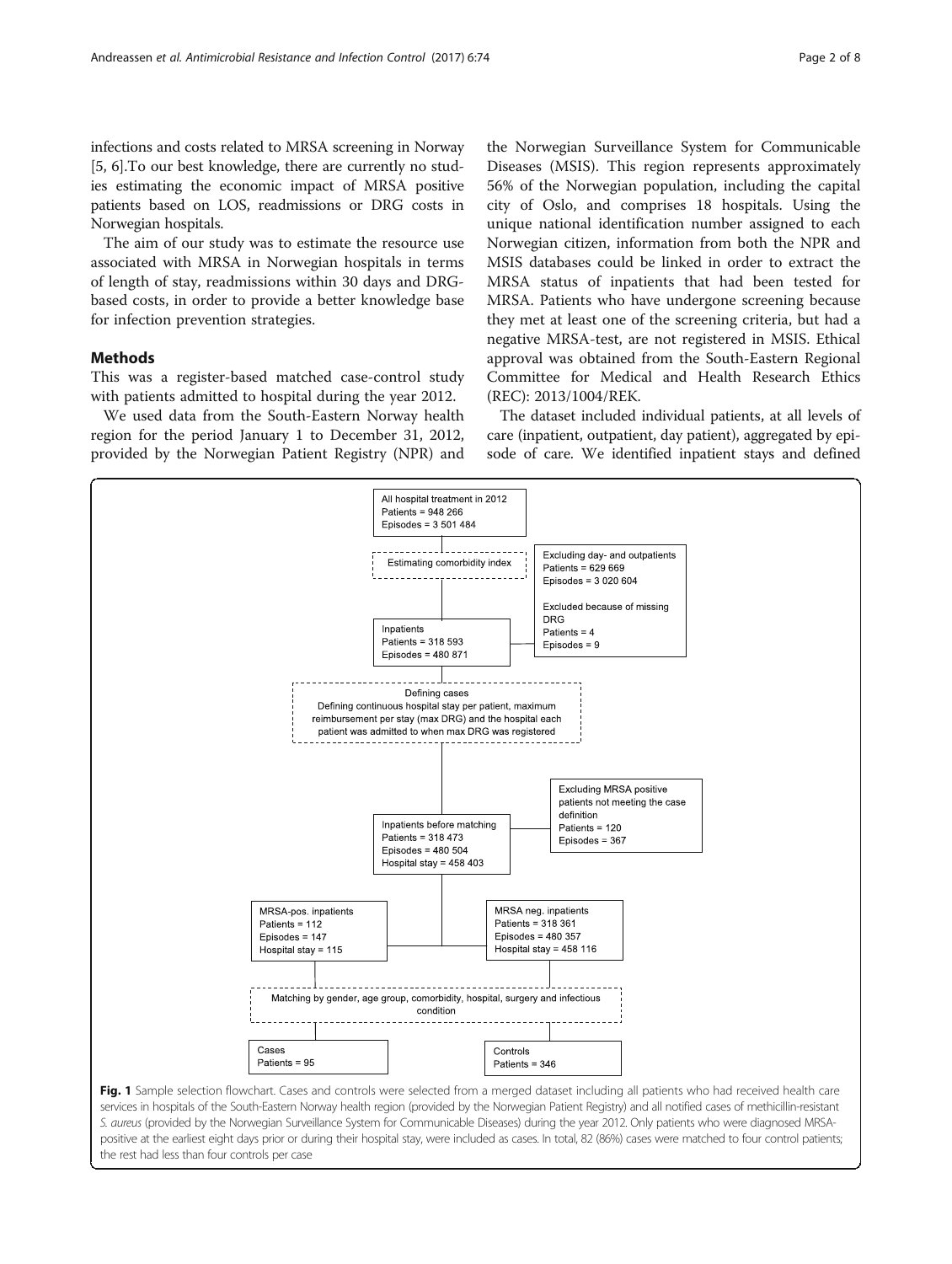<span id="page-2-0"></span>those hospital stays by aggregating all episodes of care with continuous dates (Fig. [1](#page-1-0)). Only the first hospital stay recorded for 2012 was considered in the analysis. MRSAcases were defined as patients diagnosed with MRSA at the earliest eight days prior to hospitalization, or in the course of their hospital stay. All patients diagnosed with MRSA in Norway are offered treatment before admission to hospital. This treatment together with microbiological analyses, takes a minimum of nine days. By restricting the case definition to a positive sample within this time frame, we maximized certainty that cases were MRSA positive during the hospital stay. Patients missing DRG codes, MRSA positive patients diagnosed more than eight days prior to hospitalization, and those patients without an exact match were excluded from the analysis. The flow of patient inclusion and exclusion is presented in Fig. [1](#page-1-0).Controls were selected from the group of patients not diagnosed with MRSA.

Cases were randomly matched, one to four controls, based on 10-year age groups, gender, hospital, surgery, whether they were diagnosed with an infection or not during the stay and Charlson Comorbidity Index (CCI) [[7](#page-7-0)] (Table 1). For 13 cases (14%) it was not possible to obtain four controls; among these, one case was matched with three controls, three with two controls and nine with one control patient. Among those patients who were transferred between hospitals, the matching was done based on the hospital where the highest DRG cost weight was registered. We used the DRG codes indicating surgical operations to identify patients who underwent surgery. In addition, we performed analyses of subgroups where we combined ICD-10 codes (registered during a hospital stay) with data from MSIS. The MSIS data include MRSA diagnosis (colonization or infection), sample material and clinical picture at the time of notification (Table [2](#page-3-0)).

The comorbidity index was estimated for each patient according to the method developed for economic evaluations by Charlson et al., based on diagnoses as described by Quan et al. [[8, 9\]](#page-7-0). The Canadian version of the International Coding of Disease 10th revision (ICD-10) used by Quan et al., was validated against the Norwegian ICD-10 codes used in this study. Due to data availability, we used all the ICD-10 codes registered in 2012 to define CCI instead of using previous years' diagnoses. This included diagnoses registered at both inpatient and outpatient episodes of care.

The outcome variables were length of stay (LOS) of the first hospitalization, readmissions within 30 days from discharge, and costs based on the highest Diagnosis-Related Group (DRG) cost weight during the first hospital stay. Estimation of readmissions within 30 days was restricted to patients discharged before December 1, 2012.

|                        | Cases ( $n = 95$ ) | Controls ( $n = 346$ ) |  |  |
|------------------------|--------------------|------------------------|--|--|
| Variables              | n(%)               | n(%)                   |  |  |
| Male gender            | 49 (52%)           | 179 (52%)              |  |  |
| Age                    |                    |                        |  |  |
| $0 - 9$                | 16 (17%)           | 64 (18%)               |  |  |
| $10 - 19$              | 3(3%)              | 9(3%)                  |  |  |
| $20 - 29$              | 5(5%)              | 20 (6%)                |  |  |
| $30 - 39$              | 8 (8%)             | 29 (8%)                |  |  |
| $40 - 49$              | 9(9%)              | 28 (8%)                |  |  |
| $50 - 59$              | 14 (15%)           | 44 (13%)               |  |  |
| $60 - 69$              | 14 (15%)           | 56 (16%)               |  |  |
| $70 - 79$              | 14 (15%)           | 51 (15%)               |  |  |
| $80 - 89$              | 11 (12%)           | 41 (12%)               |  |  |
| > 89                   | $1(1\%)$           | 4 (1%)                 |  |  |
| Comorbidity index      |                    |                        |  |  |
|                        | 68 (72%)           | 251 (73%)              |  |  |
| 1                      | 11 (12%)           | 39 (11%)               |  |  |
| 2                      | 13 (14%)           | 44 (13%)               |  |  |
| 3                      | 2 (2%)             | 8(2%)                  |  |  |
| 8                      | 1 (1%)             | 4 (1%)                 |  |  |
| Hospitals (anonymized) |                    |                        |  |  |
| Α                      | 20 (21%)           | 74 (21%)               |  |  |
| Β                      | 18 (19%)           | 70 (20%)               |  |  |
| C                      | 8(8%)              | 32 (9%)                |  |  |
| D                      | 8 (8%)             | 26 (8%)                |  |  |
| E                      | 7(7%)              | 28 (8%)                |  |  |
| F                      | 6 (6%)             | 23 (7%)                |  |  |
| G                      | 6(6%)              | 22 (6%)                |  |  |
| Н                      | 4(4%)              | 16 (5%)                |  |  |
| L                      | 4(4%)              | 13 (4%)                |  |  |
| J                      | 4(4%)              | 13 (4%)                |  |  |
| Κ                      | 3 (3%)             | 12 (3%)                |  |  |
| L                      | 2(2%)              | 8 (2%)                 |  |  |
| M                      | 2(2%)              | 2(1%)                  |  |  |
| N                      | 1(1%)              | 4 (1%)                 |  |  |
| О                      | 1(1%)              | 2 (1%)                 |  |  |
| P                      | $1(1\%)$           | $1(0\%)$               |  |  |
| Infections             |                    |                        |  |  |
| No infections          | 42 (44%)           | 185 (53%)              |  |  |
| Infection              | 53 (56%)           | 161 (47%)              |  |  |
| Non-severe infections  | 31 (33%)           | 100 (29%)              |  |  |
| Severe infections      | 15 (16%)           | 50 (14%)               |  |  |
| Procedure              |                    |                        |  |  |
| Surgery                | 17 (18%)           | 48 (14%)               |  |  |

Table 1 Description of included patients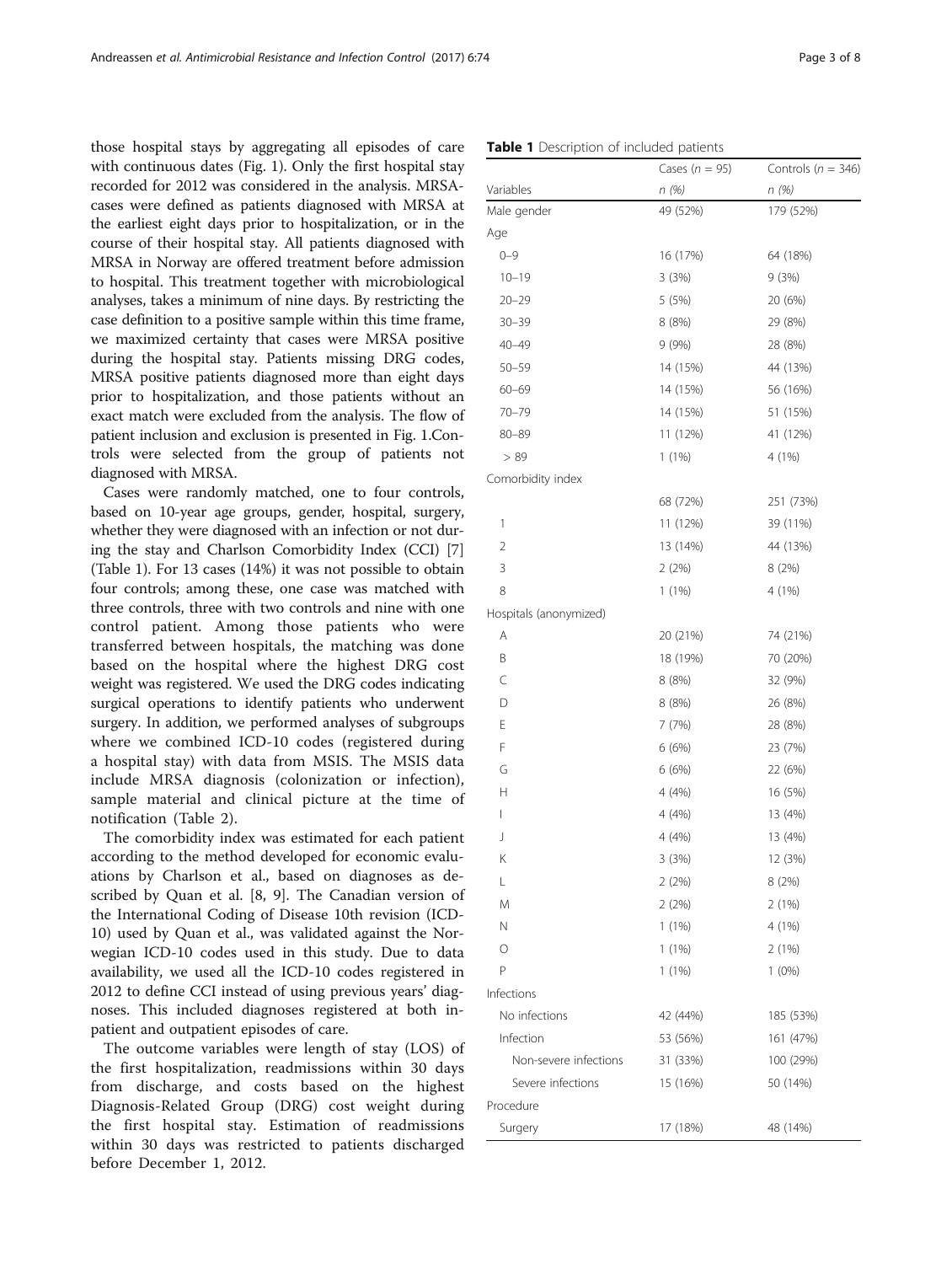Infections possibly caused by S. aureus

|                   | Non-severe infections Bacterial infection of unspecified site (A49);<br>Acute tonsillitis, unspecified (J039);<br>Acute upper respiratory infections of multiple<br>and unspecified sites (J06);<br>Abscess of anal and rectal regions (K61)<br>Cutaneous abscess, furuncle and carbuncle (L02);<br>Cellulitis (L03);<br>Other local infections of skin and subcutaneous<br>tissue, unspecified (L08);<br>Urinary tract infection, site not specified (N390);<br>Inflammatory disorders of breast/ Infections of<br>breast associated with childbirth (N61; O91) |
|-------------------|------------------------------------------------------------------------------------------------------------------------------------------------------------------------------------------------------------------------------------------------------------------------------------------------------------------------------------------------------------------------------------------------------------------------------------------------------------------------------------------------------------------------------------------------------------------|
| Severe infections | Other sepsis (A41);<br>Acute and subacute endocarditis (133);<br>Bacterial pneumonia, unspecified (J159);<br>Pneumonia, organism unspecified (J18);<br>Necrotizing fasciitis (M726);<br>Osteomyelitis (M86);<br>Acute tubulo-interstitial nephritis (N10);<br>Infection following a procedure, not elsewhere<br>classified or due to internal fixation device<br>(T814; T846)                                                                                                                                                                                    |

All statistical analyses were performed in Stata Statistical Software (StataCorp, 2013). The distribution of patients in each group were presented as proportions. We estimated median in addition to mean for the outcome variables since the data were not normally distributed. Given a matching ratio of 1:4 and thus data on both group and individual level, we measured the outcomes using Multi-level Mixed effect Regression models. Having skewed distributions (Figs. [2](#page-4-0) and [3](#page-4-0)), we analyzed LOS using negative binomial regression, readmissions with both logistic and linear regression, and costs with log of the linear regression outcome [[10\]](#page-7-0).

#### Results

The dataset included a total of 948,266 patients. Of those, 318,593 were inpatients (Fig. [1\)](#page-1-0). Before matching, 4 patients missing DRG codes and 120 MRSA positive patients who were diagnosed with MRSA more than eight days prior to hospitalization were excluded. Additionally, 17 patients who met the inclusion criteria did not have an exact match with other patients and were excluded from the analysis.In total, 95 MRSA positive patients met the inclusion criteria for cases, and were matched with 346 MRSA negative controls. Gender was equally represented in both groups (males 52%).Overall, 75% of the study population consisted of children less than 10 years and adults over 50 years of age. The majority  $(84%)$  had a CCI of <2. In total, 65 (15%) of the patients underwent surgery while admitted (Table [1](#page-2-0)). Based on the type of hospital, 44 (10%), 301 (68%) and 98 (22%) patients were hospitalized in teaching hospitals, general hospitals with more than 250 beds, and local hospitals with less than 250 beds, respectively.

The median LOS was 6 (IQR 3.00–15.00) days for MRSA positive patients and 4 (IQR 2.00–7.00) days for MRSA negative patients, while the means were 14 (SD 17.24) and 6 (SD 9.61) days, respectively.The greatest difference in LOS between cases and controls was observed in the subgroup with no infections and the group diagnosed with severe S. aureus infections (Table [3](#page-5-0)). The distribution of LOS is shown in Fig. [2](#page-4-0).

A higher proportion of cases were readmitted within 30 days compared to controls, but overall there was no statistically significant difference regarding readmissions (Table [4\)](#page-5-0).

In total, cases had higher DRG-based costs than controls, with a median of EUR5174(IQR 3347–9059) and EUR3762 (IQR 2405–6669), respectively. In the subgroup of patients with infections, the median costs were almost equal, although among patients with severe infections the mean costs were significantly higher for cases than controls (Table [5](#page-6-0)). The distribution of DRG based costs is shown in Fig. [3.](#page-4-0)

### **Discussion**

The results of this study indicate that Norwegian patients with MRSA had longer hospital stays, and higher costs than those without MRSA. We did not find statistically significant differences concerning readmissions.Our study is the first in Norway addressing the economic burden of MRSA in hospitals, and one of few studies that estimate the costs of MRSA in general, not only the life threatening MRSA related conditions.

We found that MRSA positive patients stay longer in the hospital than their controls, and this is statistically significant both for the total study population and subgroups. Previous studies have shown that patients with

Bacterial infection of unspecified site (A49); Human immunodeficiency virus disease (B23);

Abscess of anal and rectal regions/ peritonitis

Infections of the skin and subcutaneous tissue

Cytomegaloviral disease (B25); Acute and subacute endocarditis (I33); Acute upper respiratory infections (J03; J06); Pneumonia/ other acute lower respiratory

infections (J15; J18; J20; J21);

Infectious arthropathies (M02); Necrotizing fasciitis (M726); Osteomyelitis (M86);

Acute tubulo-interstitial nephritis (N10); Urinary tract infection, site not specified (N390); Inflammatory disorders of breast/ infections of breast associated with childbirth (N61; O91) Infection following a procedure, not elsewhere classified or due to internal fixation device

<span id="page-3-0"></span>Table 2 Infections based on ICD-10 codes recorded for cases

All Intestinal infectious diseases (A04; A08); Tuberculosis (A15); Sepsis (A41); Erysipelas (A46);

 $(K61: K65)$ 

(T814; T846)

(L02 – L04; L08);

and controls during the first hospital stay Infections Infection types (ICD-10 codes)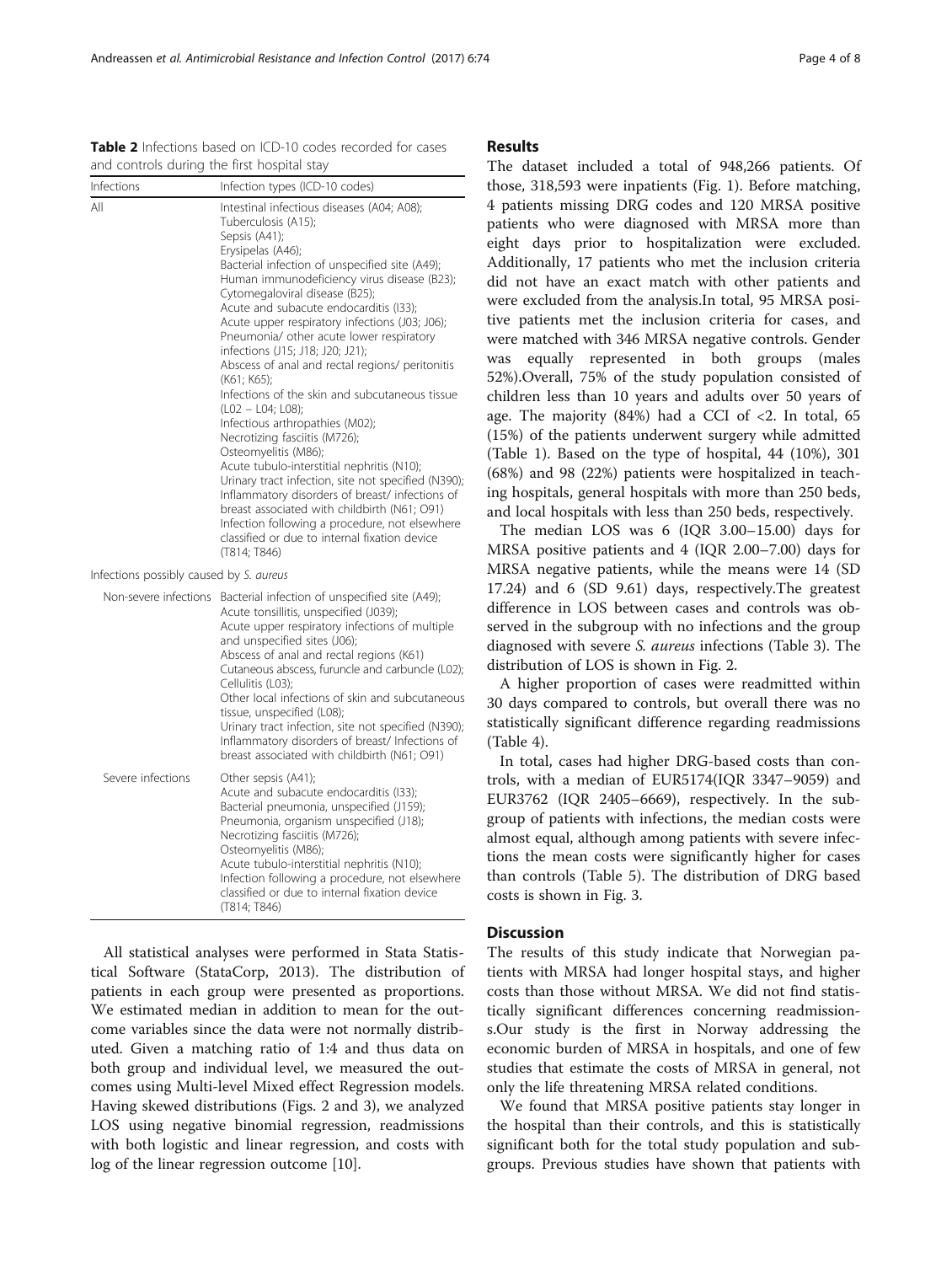<span id="page-4-0"></span>

severe MRSA infections have longer hospital stays compared to patients with severe MSSA infections [[11](#page-7-0)–[14](#page-7-0)]. A result of particular interest in this study was that we found the largest difference in LOS among patients without infections. In Norway, this result may be a consequence of the comprehensive infection control measures applied in hospitals, such as single room isolation of patients with MRSA. Some studies have addressed the possible negative consequences of single room isolation in hospitals; for example isolation may contribute to

delayed examination and treatment of patients, as well as poorer follow up (less supervision, worsening of condition due to delayed treatment) [[15](#page-7-0)].

Readmission within 30 days from discharge is used as an indicator of quality of hospital care in Norway. We observed few readmissions overall, and even fewer in patients with severe infections. The results showed only small and not statistically significant differences in risk of readmission among cases and controls. Interestingly, although our results indicated that isolation adds to

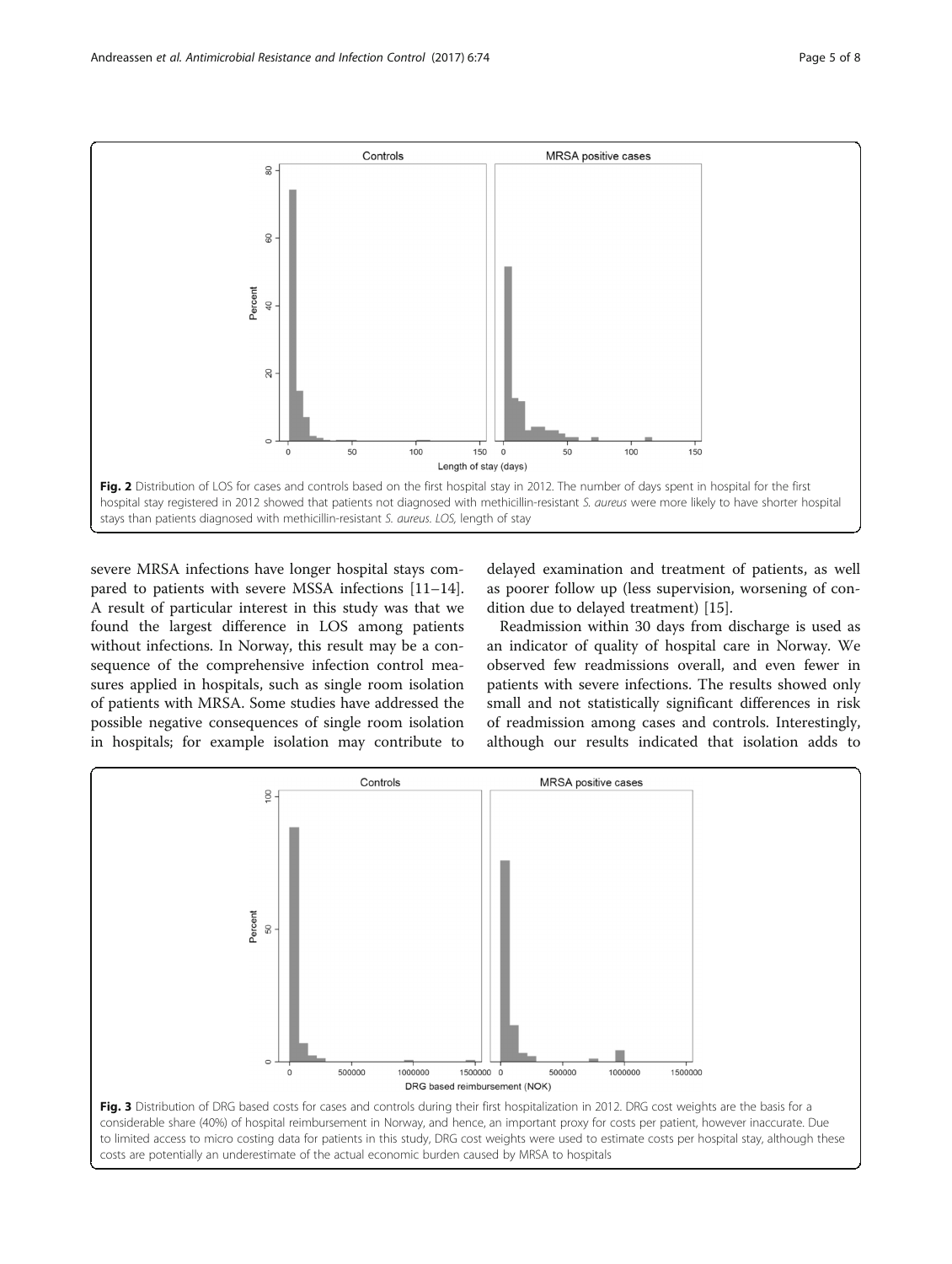| Length of stay                           | Cases $(n = 95)$                                               |               | Controls ( $n = 346$ ) |                    | Negative binomial regression  |                      |              |  |
|------------------------------------------|----------------------------------------------------------------|---------------|------------------------|--------------------|-------------------------------|----------------------|--------------|--|
|                                          | Median (IQR)                                                   | Mean (SD)     | Median (IOR)           | Mean (SD)          | Ratio of mean duration 95% CL |                      | p-value      |  |
| All patients ( $n = 95/441$ )            | $6.00(3.00 - 15.00)$                                           | 13.71 (17.24) | $4.00(2.00 - 7.00)$    | 6.05(9.61)         | 2.08                          | $1.75 - 2.47$        | < 0.05       |  |
| • No infections ( $n = 42/227$ )         | $9.50(3.00 - 23.00)$                                           | 14.36 (13.87) | $3.00(2.00 - 6.00)$    | 5.75(9.03)         | 2.48                          | 1.91-3.21            | < 0.05       |  |
| • Any infection ( $n = 53/214$ )         | $5.00(3.00 - 13.00)$                                           | 13.19 (19.62) | $4.00(2.00 - 7.00)$    | $6.40(10.25)$ 1.58 |                               | $1.26 - 1$           | $-98 < 0.05$ |  |
| - Non-severe infections ( $n = 31/131$ ) | $5.00(3.00 - 9.00)$                                            | 8.94 (19.27)  | $3.00(2.00 - 5.00)$    | 5.18 (10.84) 1.40  |                               | $1.02 - 1.92 < 0.05$ |              |  |
| - Severe infections ( $n = 15/65$ )      | 14.00 (5.00-36.00) 21.60 (20.69) 5.00 (4.00-12.00) 8.88 (9.70) |               |                        |                    | 1.86                          | $1.33 - 2.62 < 0.05$ |              |  |

<span id="page-5-0"></span>Table 3 Univariate analysis of LOS distributed by infectious condition

IQR Interquartile range, SD Standard deviation, CI Confidence interval

prolonged hospital stay, we did not find that isolation leads to poorer quality of medical treatment as measured by the risk of readmission. The results must be interpreted cautiously as the sample is quite small.

Median and mean costs were higher for cases than controls overall. However, the median costs in the subgroups of patients with infections, were approximately equal. Claudia Hubner et al. used an average daily reimbursement per bed based on the actually claimed G-DRG in the patient record, to estimate opportunity cost of blocked beds. They also accounted for empirical costs related to hygienic measures and laboratory use, and found MRSA-attributable costs of EUR 8673 per case [[16\]](#page-7-0).The DRG system is not designed to estimate real costs of each individual patient, but specific information regarding the patient's age, gender, diagnoses and treatments, is used to categorize patients into cost groups. We aimed to get cases and controls as similar as possible, where MRSA was the only distinguishing factor. Most cases and controls have, consequently ended up in the same cost groups. None of the cases in this study were registered with DRG codes specifically reflecting the finding of resistant bacteria.

Taking into consideration that the DRG system does not account for MRSA status and the additional costs of infection control measures, such as screening and isolation of MRSA patients, the results in this study are most likely an underestimate of the actual cost differences.The Norwegian infection control measures are comprehensive and costly, and they are applied to both colonized and infected patients. Jinshuo Li estimated that the cost of resources associated with isolation were approximately

2012 EUR 856 per day [\[5](#page-6-0)].In addition, our results showed that MRSA positive patients had longer hospital stays than patients without MRSA. The average cost of a patient per day in Norwegian hospitals in 2012 was estimated to be EUR 5368 [[17](#page-7-0)].

The strengths of this study were the quality and accuracy of the dataset utilized for analyses. The dataset included the actual LOS for each episode of hospitalization for all patients in the health region. Norwegian health registries provide information on all the patients, their unique encrypted identification number allows tracking them as well as linking data from different health registries. Therefore, despite a small number of cases, it gives a complete overview of the diagnosed MRSA cases in the health region. The Norwegian surveillance system contains all patients who have been diagnosed with MRSA, regardless of where the test is taken. However, most patients in Norwegian hospitals are not routinely screenedfor MRSA, which may lead to an underestimation of the true MRSA rate and undetected MRSA colonization in controls. The distributions of LOS and costs (Figs. [2](#page-4-0) and [3\)](#page-4-0) show distributions heavily skewed to the right, with a mean close to zero. Based on the distribution of the outcome variable in the study population, it is likely that MRSA positive patients among controls have ended up close to the mean value, and hence would not have significantly influenced the results. However, if any MRSA positive controls are outliers, they have consequently masked a larger difference between cases and controls.

Two other European studies have used DRG cost weights in addition to other costs [\[14, 16](#page-7-0)]. Healthcare resource utilization measurements that are not included

Table 4 Univariate analysis of readmissions within 30 days distributed by infectious condition

| Readmissions within 30 days             | Controls ( $n = 299$ )<br>Cases ( $n = 74$ ) |           |       | Logistic regression |                 |      | Linear regression |            |  |
|-----------------------------------------|----------------------------------------------|-----------|-------|---------------------|-----------------|------|-------------------|------------|--|
|                                         | n(%)                                         | n(%)      | OR    | 95% CI              | <i>p</i> -value | Coef | 95% CI            | $p$ -value |  |
| All patients ( $n = 74/299$ )           | 10 (14%)                                     | 22 (10%)  | 1.50  | $0.65 - 3.46$       | 0.34            | 0.04 | $-0.04 - 0.12$    | 0.34       |  |
| • No infections ( $n = 30/144$ )        | 4 (13%)                                      | 15 (13%)  | 1.02  | $0.31 - 3.32$       | 0.98            | 0.00 | $-0.13 - 0.14$    | 0.98       |  |
| • Any infection ( $n = 44/155$ )        | 6 (14%)                                      | 7 (6%)    | 3.44  | $0.79 - 15.00$      | 0.10            | 0.08 | $-0.01 - 0.17$    | 0.07       |  |
| - Non-severe infections ( $n = 25/83$ ) | 4 (16%)                                      | (2%)      | 10.86 | 1.15-102.77         | < 0.05          | 0.14 | $0.04 - 0.25$     | < 0.05     |  |
| - Severe infections ( $n = 13/57$ )     | 2(15%)                                       | $5(11\%)$ | 1.76  | $0.19 - 16.67$      | 0.62            | 0.04 | $-0.13 - 0.21$    | 0.62       |  |

OR odds ratio, CI confidence interval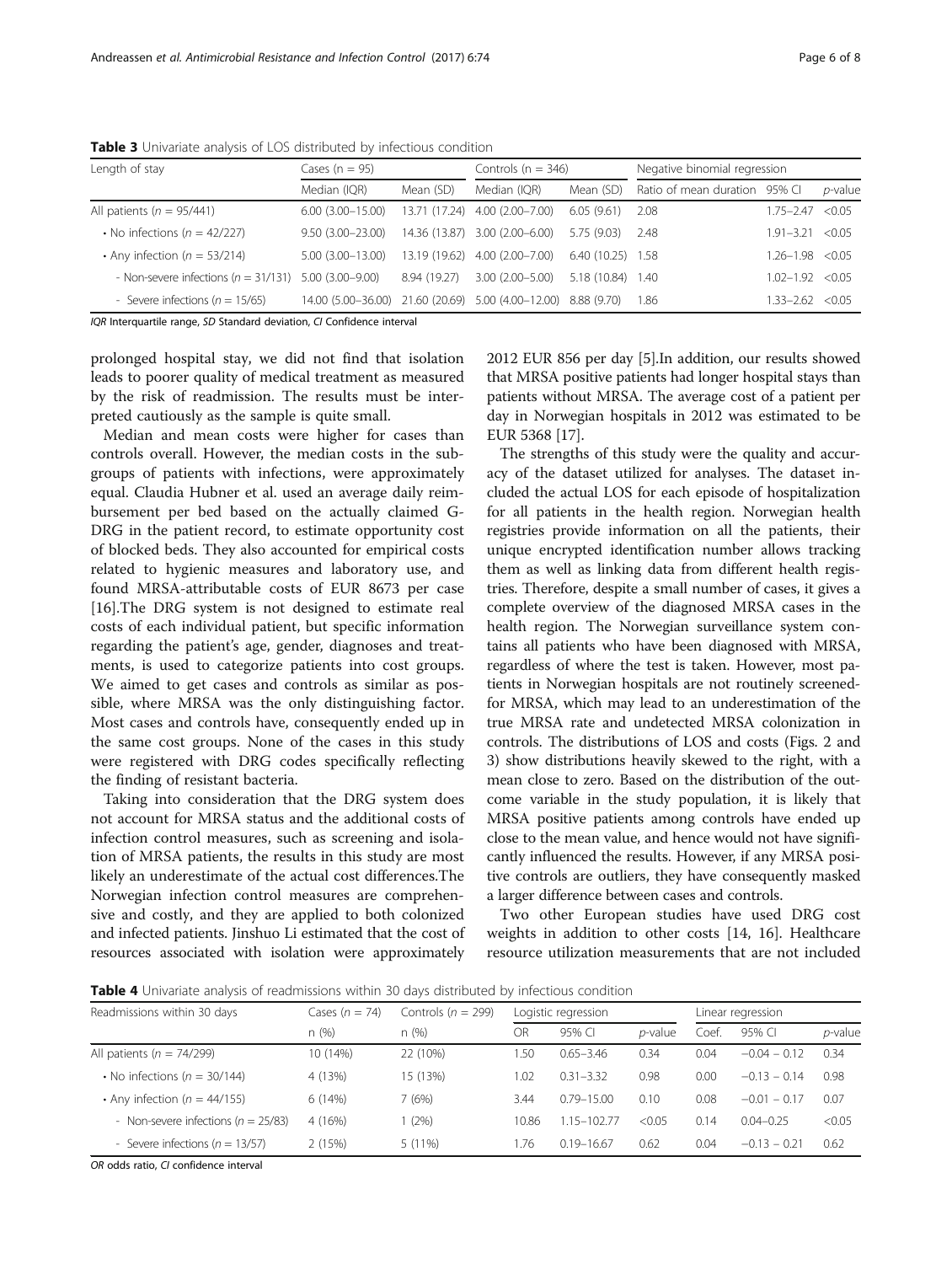<span id="page-6-0"></span>Table 5 Univariate analysis of DRG based costs distributed by infectious condition

| Reimbursement (EUR)                      | Cases $(n = 95)$   |                 | Controls ( $n = 346$ ) | Linear regression with log<br>(reimbursement) as outcome |      |                |                 |
|------------------------------------------|--------------------|-----------------|------------------------|----------------------------------------------------------|------|----------------|-----------------|
|                                          | Median (IQR)       | Mean (SD)       | Median (IQR)           | Mean (SD)                                                | Coef | 95% CI         | <i>p</i> -value |
| All patients ( $n = 95/441$ )            | 5174 (3347-9059)   | 13,233 (26,899) | 3762 (2405-6669)       | 7198 (18.159)                                            | 0.37 | $0.19 - 0.54$  | < 0.05          |
| • No infections ( $n = 42/227$ )         | 6423 (3603-8445)   | 13,208 (26,850) | 3680 (2103-6669)       | 7797 (22.619)                                            | 0.48 | $0.22 - 0.74$  | < 0.05          |
| • Any infection ( $n = 53/214$ )         | 4560 (3148-11,178) | 3,252 (27,195)  | 4355 (3148-6326)       | 6511 (11.033)                                            | 0.21 | $-0.03 - 0.45$ | 0.09            |
| - Non-severe infections ( $n = 31/131$ ) | 3450 (2523-5794)   | 8065 (18,243)   | 3347 (2523-5794)       | 5299 (12.802)                                            | 0.09 | $-0.25 - 0.44$ | 0.60            |
| - Severe infections ( $n = 15/65$ )      | 7600 (5794-21,931) | 26,904 (41,802) | 7600 (4560-7600)       | 9300 (7268)                                              | 0.47 | $0.15 - 0.79$  | < 0.05          |

IQR Interquartile range, SD Standard deviation, CI Confidence interval, EUR Euro, Exchange rate NOK-EUR7.4805 average for 2012

in the hospital reimbursement DRG, were not available through the registry data used in our study. For this reason, we do not know the total cost and resource use of this population. Considering that MRSA-positive patients are subject to very strict infection control routines in Norway and have extended LOS compared with controls, the cost difference between cases and controls is potentially greater.Norwegian health registries are intended for administrative purposes and are not designed for research, therefore, although we used registry data of high quality in our study, we were limited in our scope of analysis by the measurements available. The study design implies that there are uncontrolled risk factors. We attempted to control for potential confounders thought to be relevant by matching.

#### Conclusion

This study shows that MRSA contributes to longer length of stay in hospitals and higher costs based on DRG cost weights. It gives an improved knowledge base with regards to the consequences of resistant bacteria, and may help Norwegian policy makers to make informed decisions concerning resource allocation, infection prevention programs and guideline development. However, in order to get a better understanding of the costs related to resistant bacteria, micro-cost studies are needed.

#### Abbreviations

CCI: Charlson comorbidity index; DRG: Diagnosis-related group; ICD-10: International coding of disease 10th revision; LOS: Length of stay; MRSA: Methicillin-resistant Staphylococcus aureus; MSIS: Norwegian surveillance system for communicable diseases; NPR: Norwegian patient registry; REC: South-Eastern regional committee for medical and health research ethics

#### Funding

This work was supported by the Norwegian Institute of Public Health, Department of Antibiotic Resistance and Infection Prevention.

#### Availability of data and materials

The data that support the findings of this study are available from the Norwegian Patient Registry (NPR) and Norwegian Surveillance System for Communicable Diseases (MSIS), but restrictions apply to the availability of these data, which were used under license for the current study, and so are not publicly available. Data are however available from the authors upon reasonable request and with permission of the South-Eastern Regional Committee for Medical and Health Research Ethics (REC).

#### Authors' contributions

AESA contributed to the analysis of results, research and writing of the manuscript. CMJ contributed with research and editing the manuscript. BFdB was a great contributor to the methodology in this study. RW quality assured statistical analyses. ISK contributed with supervision of the work and recommendations regarding formulations and statistical analyses. PE performed the data linkage of the NPR and MSIS datasets, and prepared the data for analysis. He contributed to the analysis of results and manuscript writing. He was the main supervisor of the work. All authors agreed on the methods and statistical analyses, read and approved the final manuscript.

#### Ethics approval and consent to participate

Ethical approval was obtained from the South-Eastern Regional Committee for Medical and Health Research Ethics (REC): 2013/1004/REK.

#### Consent for publication

Not applicable.

#### Competing interests

The authors declare that they have no competing interests.

#### Publisher's Note

Springer Nature remains neutral with regard to jurisdictional claims in published maps and institutional affiliations.

#### Author details

<sup>1</sup>Norwegian Institute of Public Health, Marcus Thranesgate 2, 0473 Oslo, Norway.<sup>2</sup> Institute of Health and Society, University of Oslo, Norway, Forskningsveien 3A, 0373 Oslo, Norway. <sup>3</sup>Department of Biostatistics, Oslo Centre for Biostatistics and Epidemiology, Institute of Basic MedicalSciences, University of Oslo, Sognsvannsveien 9, 0372 Oslo, Norway. <sup>4</sup> Department of Antibiotic resistance and Infection control, Norwegian Institute of Public Health, Oslo, Norway.

# Received: 29 March 2017 Accepted: 27 June 2017<br>Published online: 06 July 2017

#### References

- 1. Lowy FD. Staphylococcus aureus infections. N Engl J Med. 1998;339(8):520–32. 2. Kluytmans J, van Belkum A, Verbrugh H. Nasal carriage of Staphylococcus
- aureus: epidemiology, underlying mechanisms, and associated risks. Clin Microbiol Rev. 1997;10(3):505–20. 3. European Centre for Disease Prevention and Control. Antimicrobial
- resistance surveillance in Europe 2012. Stockholm: ECDC; 2013.
- 4. Elstrøm P, Kacelnik O, Bruun T, Iversen BG, Hauge SH, Aavitsland P. Meticillin-resistant Staphylococcus aureus in Norway, a low-incidence country, 2006-2010. J Hosp Infect. 2012;80(1):36–40.
- 5. Li J, Ulvin K, Biboh H, Kristiansen IS. Cost-effectiveness of supplementing a broth-enriched culture test with the Xpert meticillin-resistant Staphylococcus aureus (MRSA) assay for screening inpatients at high risk of MRSA. J Hosp Infect. 2012;82(4):227–33.
- 6. Nguyen TC. [En legemiddeløkonomisk analyse av antibiotikabruk ved invasive MRSA-infeksjoner] [Norwegian]. Tromsø: University of Tromsø; 2009.